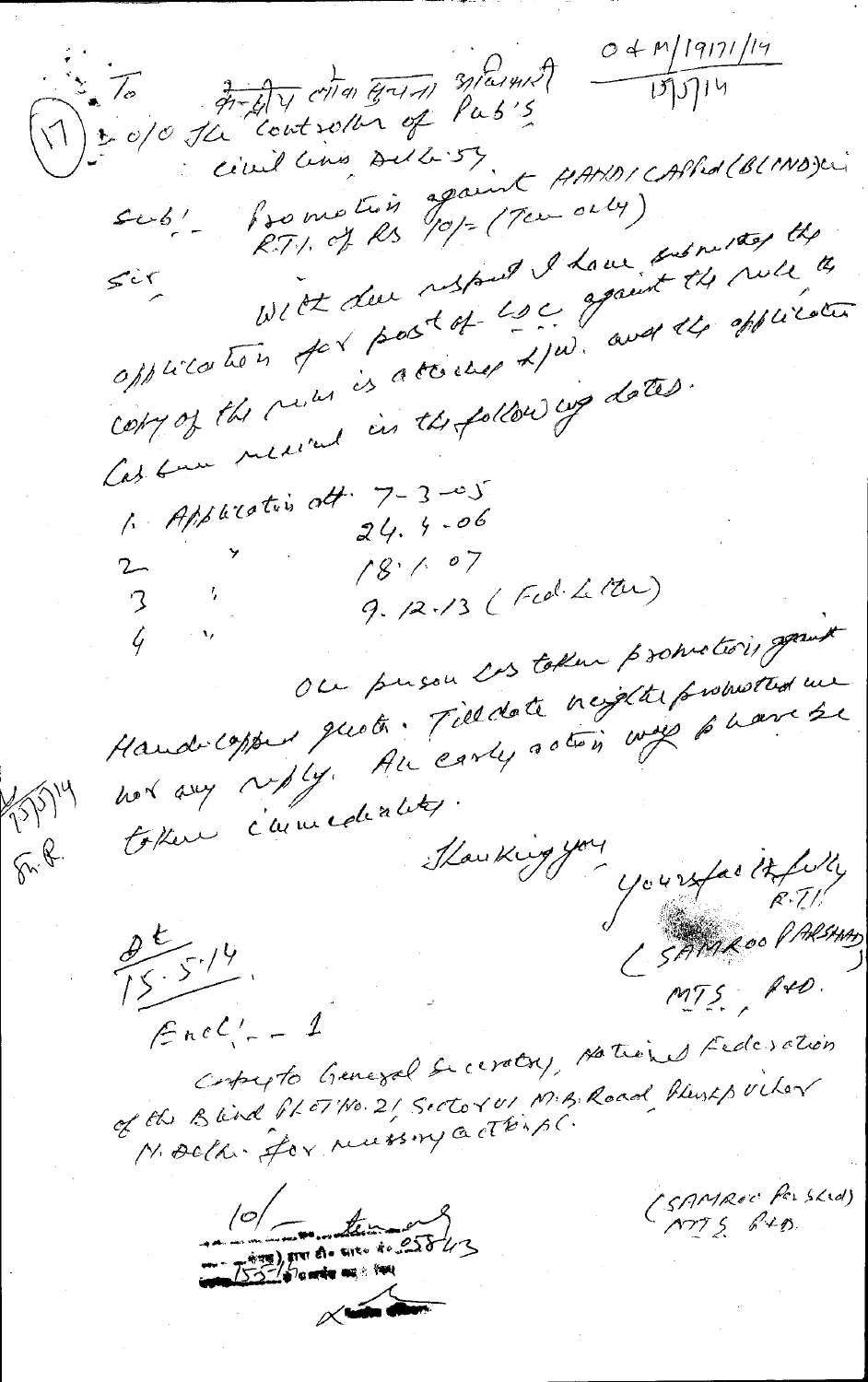per Surfactod under the quota reserved for p<br>framed belongs to SC, he would be adjusted<br>next available SC point i.e. Point No. 8. Physicall against<br>Against

 $\sim$   $\sim$ 

(ii). In the cases where the percentage of posts<br>filled by Direct Recruitment is 75% of more, no<br>r?servation will be provided for any category 'nothaling<br>the Physically Handicapped while filling up the posts by

(ail) While filling posts by promotion, by selection, against vacancies reserved for the Physically Handicapped, against vacancies reserved for " Physically Handicapped,<br>
the Physically Handicapped candidates who are with a the<br>
normal zone of consideratio, will be considered. Where<br>
see ageometric of Physically Handicapped candidate ! lapse.

(iv). In posts filled by premotion by non-selection,<br>the eligible Physically Handicapped candidates can be the enigment rhysically handcapped candidates scan be<br>considered for promotion against the reserved vacancies<br>and in case no eligible. Physically Handicapped candidate<br>of the appropriate category of handicap, in available, next three recruitment years whereafter it will lapse.

 $2.$ All Ministries/Departments are thing the above instructions to the notice of all Heads of policies with and appointing authorities under their control galor compliance.

> $\langle \hat{m}_\mathrm{C} \rangle$ سده سر ۱۶ من (Y.G. PAFANDE) DIRECTOR

28 All Ministries/Dapartments of Government of India.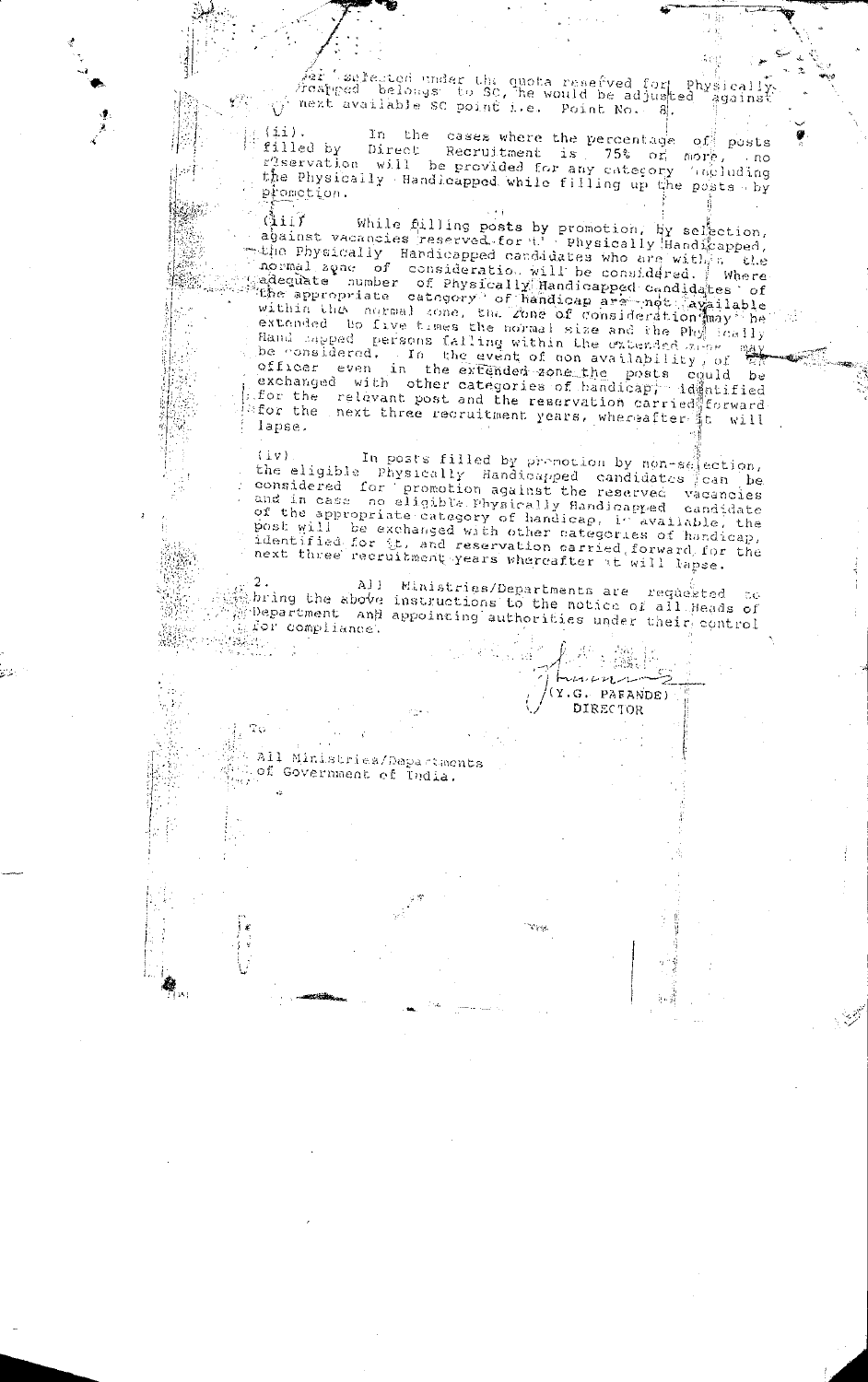## No. 36035/7798-585. (SCT)<br>Covernment of findia<br>Misistry of Personnel, inhite Grievancos

and Pensiens Department of Personard and Training

 $\mathbb{R}^2$  . The set of the set of  $\mathbb{R}^2$ 

## the  $18\frac{\text{Ar}}{\text{Feb}}$ . New Delhi.

 $497$ 

## OFFICE MEMORANDUM

subject: Reservation for the physically handinapped in the posts filled by promotion. \*\*\*\*\*

undersigned is directed to invite attent !!<br>35035/8/89-Estt (SCT) dated 20.11.1989 of The 'n to  $\hbox{\tt O}$  .  $\hbox{\tt M}$  .  $N \circ \cdot$ Department of Personnel and Training on the subject noted Department to the issue of the aforesaid matter above. Subsequent to the issue of the aforesaid matter Memorandum) a number of references were received from Ministries and Department regarding difficulties being<br>Ministries physically handicapped as per the Office Memorandum. The matter has been examined in the light of the problems being faced by Ministries/ Departments and it has lieen decided that:

 $(i)$ providing reservation to そうに handicapped in promotion, which would be 3% of such posts, the physically handicapped in promotion, which would be sol such grove,<br>a separate register of 100 points will be maintained for a<br>post identified to be manned by the physically<br>handicapped, in which point No. 33, 67 and 100 will be<br>rese Departments may start the point No. Departments may start the point No. 33 with any kind of<br>disability depending on the availability of feeder grade<br>difficer i.e. if senior most officer in the feeder grade<br>belongs to Orthopaedically Handicapped category he m appropriate category viz SC/ST/General candidates depending upon the category to which they belong is the promotion roster. To illustrate, if in a given year there are two vacancies reserved for the Physically Randicapped and out of two Physically Handicapped candidates promoted. ang out of two Physically nanufuapped Candidates progress, or belongs to the Scheduled Castes and the other to<br>get bral catagory then the Physically Handicapped SC<br>extractes will be adjusted against the SC point it the top ed lidate will be adjusted against the SC point ideals to revervation coster and the other general candidate against the SC point ideals the school in the relevant reservation roster. Seperation.com/ point in the rerevant reservation ruster.<br>In case the number of vacancies against which promotion.<br>and is less and none of the vacancies falls on points<br>reserved for the SC or the ST but one of the vacancie reserved for the solid car but one of the catendary is<br>to be reserved for the Physically Handicapped (as per the<br>point in the register) and the officer promoted belongs to a reserved community, the next available reserved point in the reservation ruster for that ategory will be at lised fig. researching the preserved candidate, e.g. if there are three vacancies falling under Reight 5, 6 & 7 which are to Be treated as unreserved as per the promotion roster, out of which one vacancy has to be reserved for: Physically Banclespred as pay the peans in the requester and is  $-1.1$